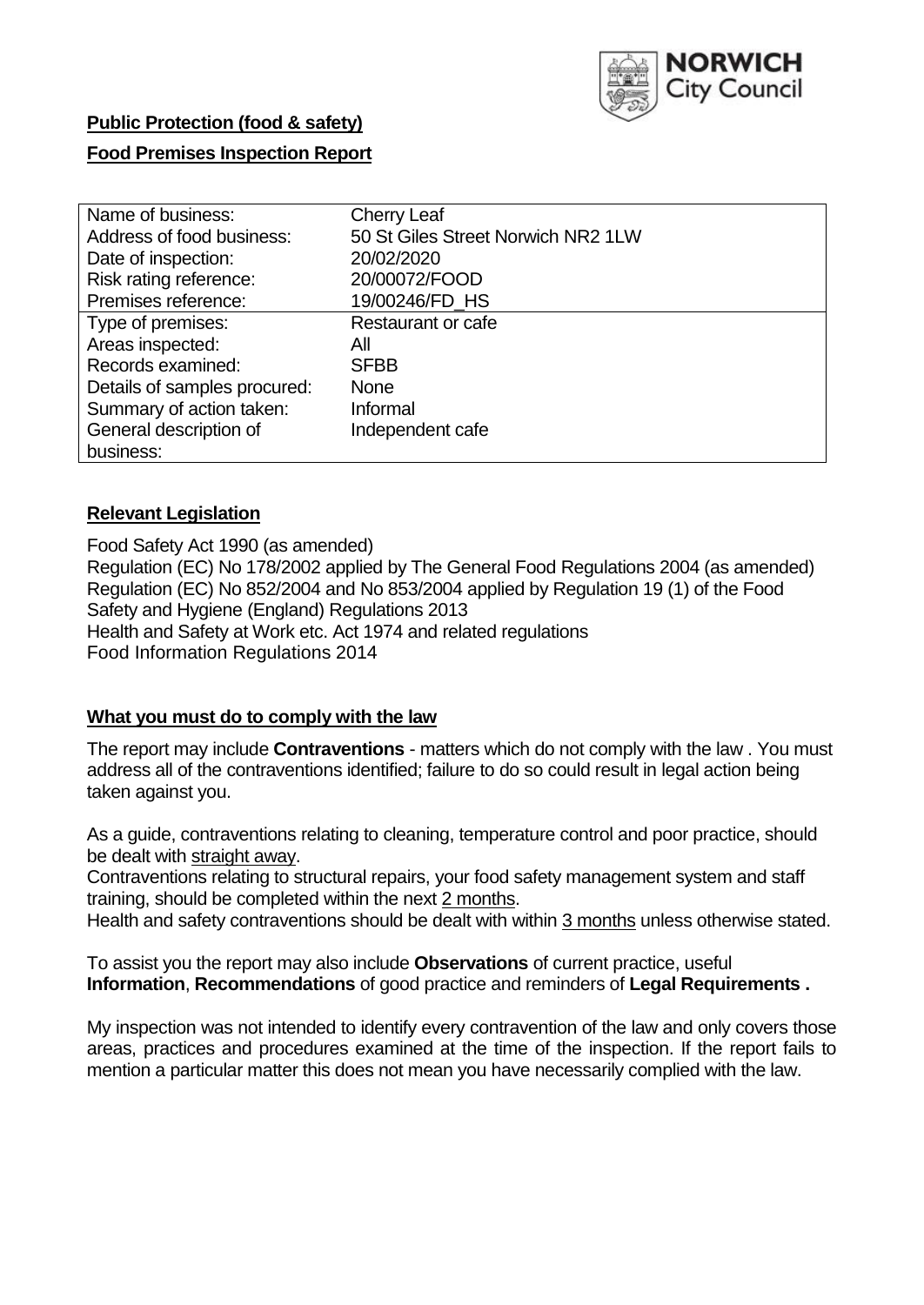## **FOOD SAFETY**

### **How we calculate your Food Hygiene Rating:**

The food safety section has been divided into the three areas which you are scored against for the hygiene rating: 1. food hygiene and safety procedures, 2. structural requirements and 3. confidence in management/control procedures. Each section begins with a summary of what was observed and the score you have been given. Details of how these scores combine to produce your overall food hygiene rating are shown in the table.

| <b>Compliance Area</b>                     |          |    |           | <b>You Score</b> |                |    |           |    |          |  |  |
|--------------------------------------------|----------|----|-----------|------------------|----------------|----|-----------|----|----------|--|--|
| Food Hygiene and Safety                    |          |    |           | $\Omega$         | 5              | 10 | 15        | 20 | 25       |  |  |
| <b>Structure and Cleaning</b>              |          |    |           | $\Omega$         | 5              | 10 | 15        | 20 | 25       |  |  |
| Confidence in management & control systems |          |    | $\Omega$  | 5                | 10             | 15 | 20        | 30 |          |  |  |
|                                            |          |    |           |                  |                |    |           |    |          |  |  |
| <b>Your Total score</b>                    | $0 - 15$ | 20 | $25 - 30$ |                  | $35 - 40$      |    | $45 - 50$ |    | > 50     |  |  |
| <b>Your Worst score</b>                    | 5.       | 10 | 10        |                  | 15             |    | 20        |    |          |  |  |
|                                            |          |    |           |                  |                |    |           |    |          |  |  |
| <b>Your Rating is</b>                      | 5        |    |           | 3                | $\overline{2}$ |    |           |    | $\Omega$ |  |  |

Your Food Hygiene Rating is 4 - a good standard



### **1. Food Hygiene and Safety**

Food hygiene standards are high. You demonstrated a very good standard of compliance with legal requirements. You have safe food handling practices and procedures and all the necessary control measures to prevent cross-contamination are in place. Some minor contraventions require your attention. **(Score 5)**

### Contamination risks

**Contravention**: The following exposed food to the general risk of cross-contamination with bacteria or allergens or its physical contamination with dirt or foreign objects:

- chopping boards were stored with sides touching
- knives were stored in a wooden knife rack

**Recommendation** Obtain a rack for the chopping boards Obtain a magnetic knife holder to store clean knives

### **2. Structure and Cleaning**